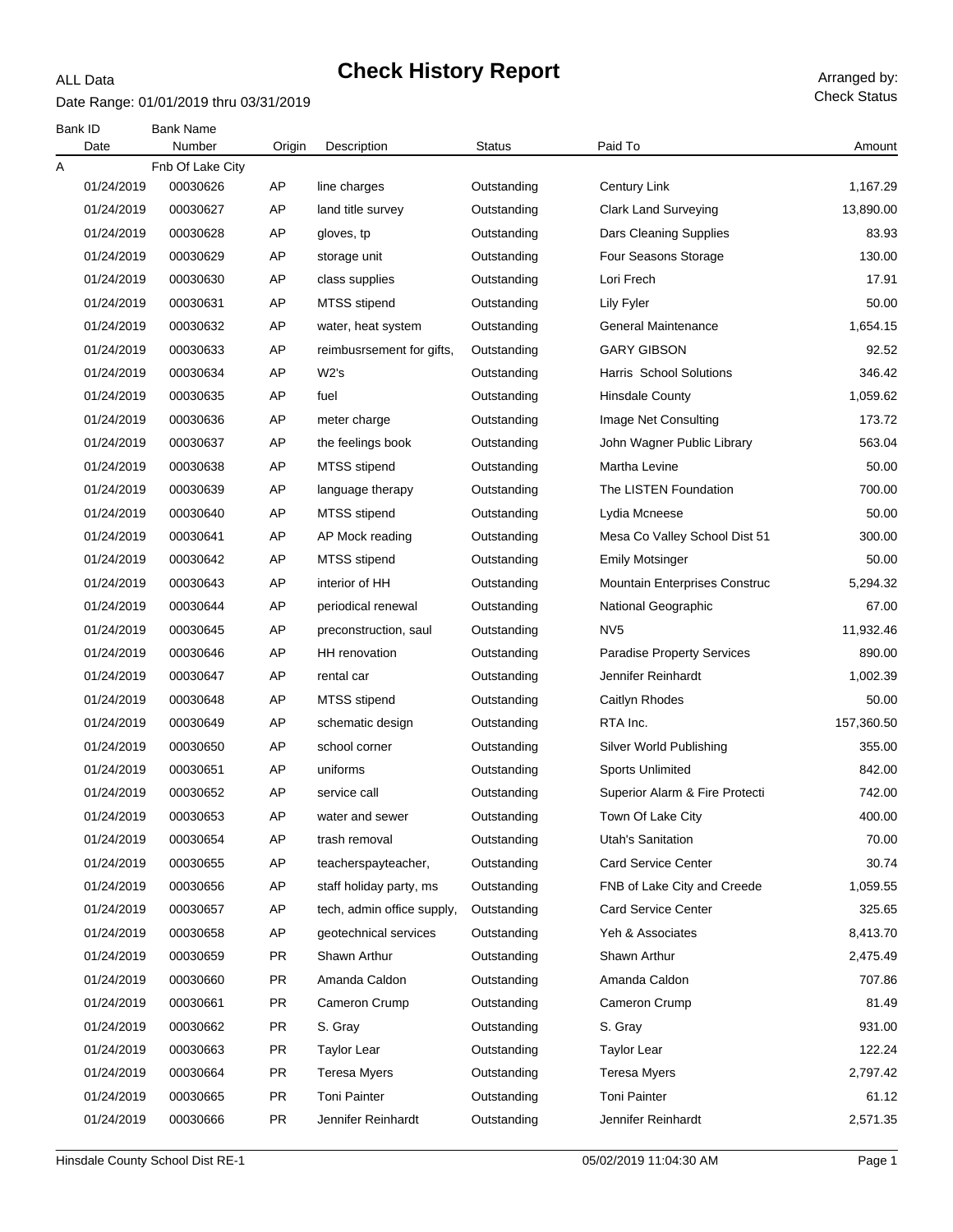# **Check History Report** Arranged by:

#### Date Range: 01/01/2019 thru 03/31/2019

ALL Data

Check Status

| Bank ID            | <b>Bank Name</b>   |                     |                                |                              | Paid To                           |                 |
|--------------------|--------------------|---------------------|--------------------------------|------------------------------|-----------------------------------|-----------------|
| Date<br>01/24/2019 | Number<br>00030667 | Origin<br><b>PR</b> | Description<br>Camille Richard | <b>Status</b><br>Outstanding | Camille Richard                   | Amount<br>81.49 |
| 01/24/2019         | 00030668           | <b>PR</b>           | Mark Wampler                   | Outstanding                  | Mark Wampler                      | 2,813.37        |
| 01/24/2019         | 00030669           | <b>PR</b>           | Carla Whinnery                 | Outstanding                  | Carla Whinnery                    | 903.62          |
| 01/24/2019         | 00030670           | AP                  | January fy19                   | Outstanding                  | Aflac                             | 410.96          |
| 01/24/2019         | 00030671           | AP                  | January fy19                   | Outstanding                  | Colorado Dept. Of Revenue         | 1,732.00        |
| 01/24/2019         | 00030672           | AP                  | January fy19                   | Outstanding                  | Colorado State Treasurer          | 217.62          |
| 01/24/2019         | 00030673           | AP                  | staff insurance                | Outstanding                  | <b>CTSI</b>                       | 17,650.80       |
| 01/24/2019         | 00030674           | AP                  | January fy19                   | Outstanding                  | First Natl Bank Of Lake City      | 5,907.86        |
| 01/24/2019         | 00030675           | AP                  | January fy19                   | Outstanding                  | Public Employee Ret Assoc         | 20,479.53       |
| 01/24/2019         | 00030676           | AP                  | January fy19                   | Outstanding                  | Pera 401(k) Plan                  | 2,649.57        |
| 01/24/2019         | DD.316             | <b>PR</b>           | January fy19                   | Outstanding                  | January fy19                      | 43,284.74       |
| 01/25/2019         | by phone           | AP                  | bb, athletics                  | Outstanding                  | <b>Card Service Center</b>        | 574.61          |
| 01/25/2019         | by phone2          | AΡ                  | art confrence, lit             | Outstanding                  | FNB of Lake City and Creede       | 1,452.82        |
| 01/25/2019         | by phone3          | AP                  | tech, journ, sped, bb          | Outstanding                  | <b>Card Service Center</b>        | 1,419.56        |
| 02/21/2019         | 00030677           | AP                  | membership fy19                | Outstanding                  | Ascd                              | 239.00          |
| 02/21/2019         | 00030678           | AP                  | snow shovels, heaters,         | Outstanding                  | <b>Blue Spruce Bldg Materials</b> | 2,141.53        |
| 02/21/2019         | 00030679           | AΡ                  | audit fy18                     | Outstanding                  | Chadwick, Steinkirchner, Davis    | 10,400.00       |
| 02/21/2019         | 00030680           | AP                  | annual membership              | Outstanding                  | Colorado Association of Librar    | 45.00           |
| 02/21/2019         | 00030681           | AP                  | psat 8/9                       | Outstanding                  | College Board                     | 147.00          |
| 02/21/2019         | 00030682           | AP                  | fee for state kbowl            | Outstanding                  | Colorado State Knowledge Bowl     | 175.00          |
| 02/21/2019         | 00030683           | AΡ                  | ice melt, gloves, liner        | Outstanding                  | Dars Cleaning Supplies            | 265.59          |
| 02/21/2019         | 00030684           | AP                  | feb storage                    | Outstanding                  | Four Seasons Storage              | 130.00          |
| 02/21/2019         | 00030685           | AP                  | supplies                       | Outstanding                  | Lori Frech                        | 65.48           |
| 02/21/2019         | 00030686           | AP                  | electric                       | Outstanding                  | <b>Gunnison County Elec Assoc</b> | 1,710.53        |
| 02/21/2019         | 00030687           | AΡ                  | gas leaks in science           | Outstanding                  | <b>General Maintenance</b>        | 636.00          |
| 02/21/2019         | 00030688           | AP                  | windshield repair Ht 70        | Outstanding                  | Gunnison Auto Glass, Inc.         | 580.16          |
| 02/21/2019         | 00030689           | AP                  | dump fees, fuel                | Outstanding                  | <b>Hinsdale County</b>            | 1,661.97        |
| 02/21/2019         | 00030690           | AP                  | meter read on canon            | Outstanding                  | Image Net Consulting              | 100.49          |
| 02/21/2019         | 00030691           | AP                  | books for grants               | Outstanding                  | John Wagner Public Library        | 471.58          |
| 02/21/2019         | 00030692           | AP                  | graduate gowns                 | Outstanding                  | Jostens                           | 233.77          |
| 02/21/2019         | 00030693           | AP                  | books for sb                   | Outstanding                  | Martha Levine                     | 123.22          |
| 02/21/2019         | 00030694           | AP                  | sarah kem ap mock              | Outstanding                  | Mesa Co Valley School Dist 51     | 300.00          |
| 02/21/2019         | 00030695           | AΡ                  | hot glue guns                  | Outstanding                  | Nathan Motsinger                  | 24.00           |
| 02/21/2019         | 00030696           | AP                  | jan fy19 services              | Outstanding                  | NV <sub>5</sub>                   | 11,514.42       |
| 02/21/2019         | 00030697           | AΡ                  | ice removal from roof          | Outstanding                  | <b>Paradise Property Services</b> | 240.00          |
| 02/21/2019         | 00030698           | AP                  | for mdl school                 | Outstanding                  | Amanda Phillimore                 | 7.50            |
| 02/21/2019         | 00030699           | AΡ                  | word test 2, 3 complete        | Outstanding                  | PRO-ED, INC                       | 369.60          |
| 02/21/2019         | 00030700           | AP                  | jan fy19 prof services         | Outstanding                  | RTA Inc.                          | 131,001.15      |
| 02/21/2019         | 00030701           | AΡ                  | gen obligation bond ad         | Outstanding                  | Silver World Publishing           | 952.00          |
| 02/21/2019         | 00030703           | AP                  | dumpster yardage               | Outstanding                  | Utah's Sanitation                 | 330.00          |
| 02/21/2019         | 00030704           | AP                  | HS BB, science,                | Outstanding                  | <b>Card Service Center</b>        | 582.82          |
| 02/21/2019         | 00030705           | AP                  | tech, bond sale, ms/hs         | Outstanding                  | <b>Card Service Center</b>        | 507.95          |
|                    |                    |                     |                                |                              |                                   |                 |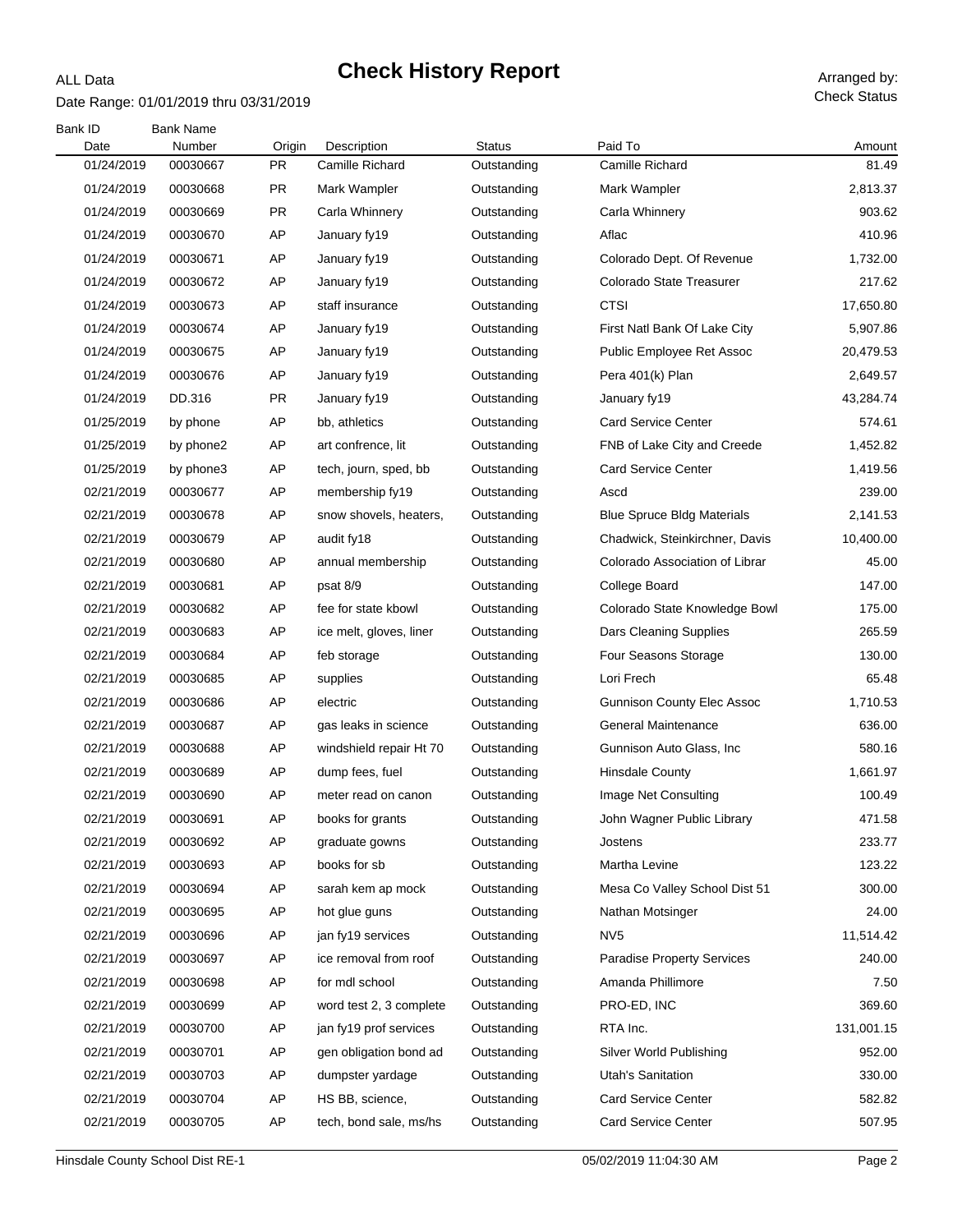# **Check History Report** Arranged by:

### Date Range: 01/01/2019 thru 03/31/2019

ALL Data

Check Status

| Bank ID    | <b>Bank Name</b> |           |                             |               |                              |           |
|------------|------------------|-----------|-----------------------------|---------------|------------------------------|-----------|
| Date       | Number           | Origin    | Description                 | <b>Status</b> | Paid To                      | Amount    |
| 02/21/2019 | 00030706         | AP        | spanish, tech, tech, ms/hs  | Outstanding   | FNB of Lake City and Creede  | 1,944.43  |
| 02/21/2019 | 00030707         | AP        | counselor, k-1, sped,       | Outstanding   | Visa/fnb Lake City & Creede  | 919.22    |
| 02/21/2019 | 00030708         | AP        | tech, office, 4/5, printer, | Outstanding   | <b>Card Service Center</b>   | 501.53    |
| 02/21/2019 | 00030709         | AP        | girls asst coach            | Outstanding   | Janel Warren                 | 750.00    |
| 02/21/2019 | 00030710         | AP        | HH road base, equipment     | Outstanding   | <b>Webco Excavation</b>      | 525.00    |
| 02/21/2019 | 00030711         | AP        | services for super          | Outstanding   | Welborn & Assoc.             | 2,269.90  |
| 02/21/2019 | 00030712         | PR        | Shawn Arthur                | Outstanding   | Shawn Arthur                 | 2,491.41  |
| 02/21/2019 | 00030713         | PR        | Amanda Caldon               | Outstanding   | Amanda Caldon                | 714.71    |
| 02/21/2019 | 00030714         | PR        | Cameron Crump               | Outstanding   | Cameron Crump                | 325.98    |
| 02/21/2019 | 00030715         | PR        | S. Gray                     | Outstanding   | S. Gray                      | 945.09    |
| 02/21/2019 | 00030716         | PR        | Amanda Hartman              | Outstanding   | Amanda Hartman               | 226.37    |
| 02/21/2019 | 00030717         | PR        | <b>Taylor Lear</b>          | Outstanding   | <b>Taylor Lear</b>           | 325.98    |
| 02/21/2019 | 00030718         | <b>PR</b> | Shana Liddell               | Outstanding   | Shana Liddell                | 325.98    |
| 02/21/2019 | 00030719         | <b>PR</b> | <b>Teresa Myers</b>         | Outstanding   | Teresa Myers                 | 3,068.53  |
| 02/21/2019 | 00030720         | PR        | <b>Matthew Phillimore</b>   | Outstanding   | <b>Matthew Phillimore</b>    | 407.47    |
| 02/21/2019 | 00030721         | <b>PR</b> | Jennifer Reinhardt          | Outstanding   | Jennifer Reinhardt           | 2,579.13  |
| 02/21/2019 | 00030722         | <b>PR</b> | Phillip Virden              | Outstanding   | Phillip Virden               | 452.75    |
| 02/21/2019 | 00030723         | <b>PR</b> | Mark Wampler                | Outstanding   | Mark Wampler                 | 2,832.54  |
| 02/21/2019 | 00030724         | PR        | Carla Whinnery              | Outstanding   | Carla Whinnery               | 903.61    |
| 02/21/2019 | 00030725         | AP        | February fy19               | Outstanding   | Aflac                        | 410.96    |
| 02/21/2019 | 00030726         | AP        | February fy19               | Outstanding   | Colorado Dept. Of Revenue    | 1,592.00  |
| 02/21/2019 | 00030727         | AP        | staff insurance             | Outstanding   | <b>CTSI</b>                  | 16,830.80 |
| 02/21/2019 | 00030728         | AP        | February fy19               | Outstanding   | First Natl Bank Of Lake City | 6,155.83  |
| 02/21/2019 | 00030729         | AP        | February fy19               | Outstanding   | Public Employee Ret Assoc    | 21,555.17 |
| 02/21/2019 | 00030730         | AP        | February fy19               | Outstanding   | Pera 401(k) Plan             | 2,649.57  |
| 02/21/2019 | DD.317           | PR        | February fy19               | Outstanding   | February fy19                | 44,694.52 |
| 03/14/2019 | 00030731         | PR        | Shawn Arthur                | Outstanding   | Shawn Arthur                 | 2,491.41  |
| 03/14/2019 | 00030732         | PR        | Amanda Caldon               | Outstanding   | Amanda Caldon                | 887.74    |
| 03/14/2019 | 00030733         | <b>PR</b> | Cameron Crump               | Outstanding   | Cameron Crump                | 162.99    |
| 03/14/2019 | 00030734         | <b>PR</b> | S. Gray                     | Outstanding   | S. Gray                      | 945.09    |
| 03/14/2019 | 00030735         | <b>PR</b> | <b>Taylor Lear</b>          | Outstanding   | Taylor Lear                  | 244.48    |
| 03/14/2019 | 00030736         | <b>PR</b> | Shana Liddell               | Outstanding   | Shana Liddell                | 81.49     |
| 03/14/2019 | 00030737         | <b>PR</b> | <b>Teresa Myers</b>         | Outstanding   | <b>Teresa Myers</b>          | 3,080.46  |
| 03/14/2019 | 00030738         | <b>PR</b> | <b>Matthew Phillimore</b>   | Outstanding   | <b>Matthew Phillimore</b>    | 162.99    |
| 03/14/2019 | 00030739         | <b>PR</b> | Jennifer Reinhardt          | Outstanding   | Jennifer Reinhardt           | 2,579.14  |
| 03/14/2019 | 00030740         | <b>PR</b> | Camille Richard             | Outstanding   | Camille Richard              | 81.49     |
| 03/14/2019 | 00030741         | <b>PR</b> | Danvis Smith                | Outstanding   | Danvis Smith                 | 81.49     |
| 03/14/2019 | 00030742         | <b>PR</b> | Mark Wampler                | Outstanding   | Mark Wampler                 | 2,832.54  |
| 03/14/2019 | 00030743         | <b>PR</b> | Carla Whinnery              | Outstanding   | Carla Whinnery               | 903.62    |
| 03/14/2019 | 00030744         | AP        | March fy19                  | Outstanding   | Aflac                        | 410.96    |
| 03/14/2019 | 00030745         | AP        | March fy19                  | Outstanding   | Colorado Dept. Of Revenue    | 1,533.00  |
| 03/14/2019 | 00030746         | AP        | February fy19               | Outstanding   | Colorado State Treasurer     | 448.74    |
|            |                  |           |                             |               |                              |           |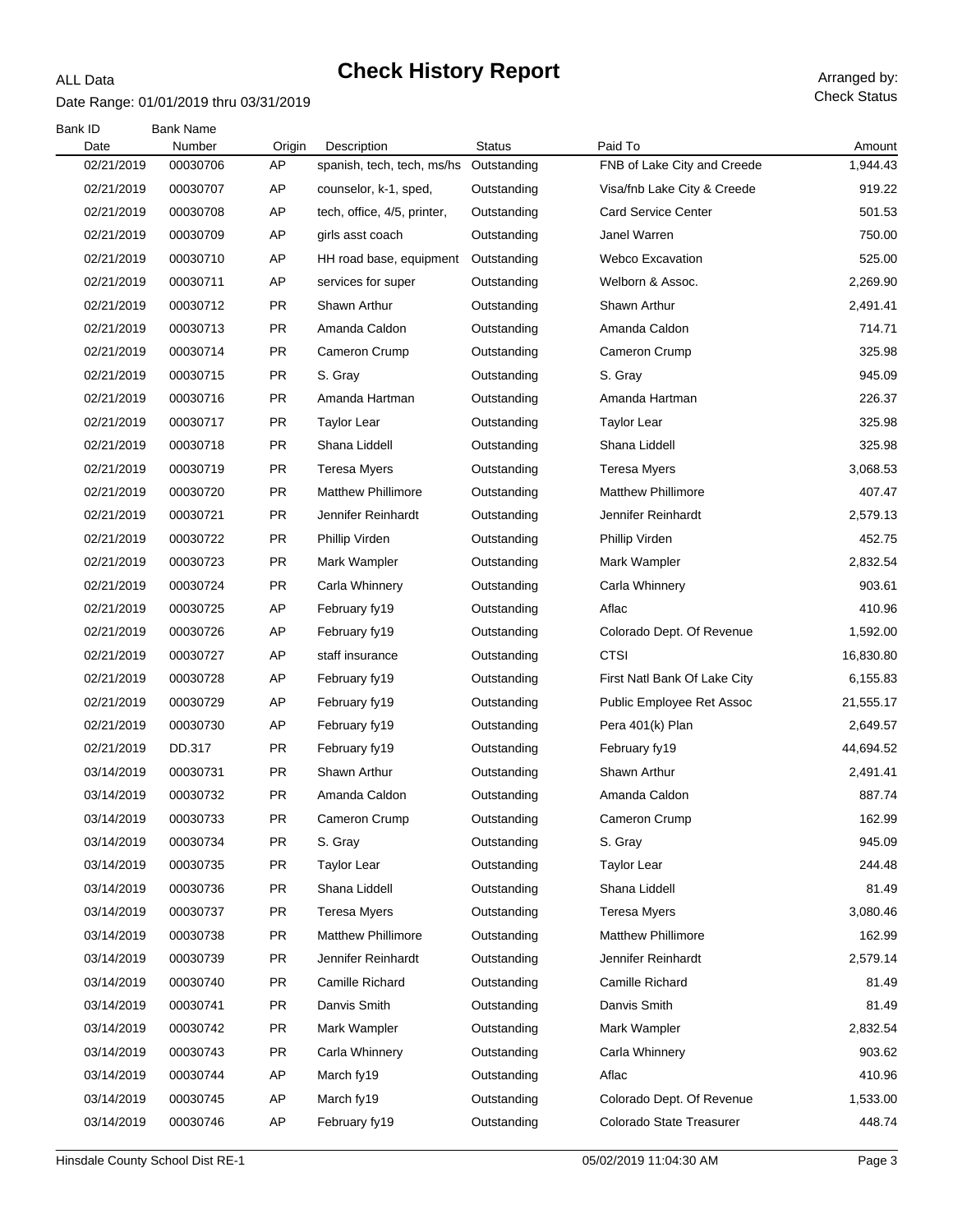# **Check History Report** Arranged by:

### Date Range: 01/01/2019 thru 03/31/2019

ALL Data

Check Status

| <b>Bank ID</b><br>Date | <b>Bank Name</b><br>Number | Origin    | Description                            | <b>Status</b>       | Paid To                           | Amount    |
|------------------------|----------------------------|-----------|----------------------------------------|---------------------|-----------------------------------|-----------|
| 03/14/2019             | 00030747                   | AP        | staff insurance                        | Outstanding         | <b>CTSI</b>                       | 16,830.80 |
| 03/14/2019             | 00030748                   | AP        | March fy19                             | Outstanding         | First Natl Bank Of Lake City      | 5,909.23  |
| 03/14/2019             | 00030749                   | AP        | March fy19                             | Outstanding         | Public Employee Ret Assoc         | 20,672.73 |
| 03/14/2019             | 00030750                   | AP        | March fy19                             | Outstanding         | Pera 401(k) Plan                  | 2,649.57  |
| 03/14/2019             | 00030751                   | AP        | stipend                                | Outstanding         | Shawn Arthur                      | 100.00    |
| 03/14/2019             | 00030752                   | AP        | lego mindstorms                        | Outstanding         | <b>Carnegie Mellon University</b> | 1,099.00  |
| 03/14/2019             | 00030753                   | AP        | lunch for staff at firebrand           | Outstanding         | <b>Bryan Carr</b>                 | 25.00     |
| 03/14/2019             | 00030754                   | AP        | line charges                           | Outstanding         | <b>Century Link</b>               | 616.50    |
| 03/14/2019             | 00030755                   | AP        | student registration fee               | Outstanding         | Colo High School Activities As    | 16.00     |
| 03/14/2019             | 00030756                   | AP        | cleaning supplies                      | Outstanding         | Dars Cleaning Supplies            | 145.84    |
| 03/14/2019             | 00030757                   | AP        | replacement stopclock                  | Outstanding         | Flinn Scientific Inc              | 66.55     |
| 03/14/2019             | 00030758                   | AP        | monthly storage                        | Outstanding         | Four Seasons Storage              | 130.00    |
| 03/14/2019             | 00030759                   | AP        | books and classroom                    | Outstanding         | Lori Frech                        | 41.47     |
| 03/14/2019             | 00030760                   | AP        | reimbursement                          | Outstanding         | Lily Fyler                        | 210.07    |
| 03/14/2019             | 00030761                   | AP        | inspect emergency lighting Outstanding |                     | <b>General Maintenance</b>        | 360.00    |
| 03/14/2019             | 00030762                   | AP        | vday candy, pe equipment Outstanding   |                     | <b>GARY GIBSON</b>                | 68.62     |
| 03/14/2019             | 00030763                   | AP        | ht38 windshield                        | Outstanding         | Gunnison Auto Glass, Inc.         | 100.00    |
| 03/14/2019             | 00030764                   | AP        | reimbursement for dvd                  | Outstanding         | Natascia Hays                     | 21.70     |
| 03/14/2019             | 00030765                   | AP        | fuel                                   | Outstanding         | <b>Hinsdale County</b>            | 746.67    |
| 03/14/2019             | 00030766                   | AP        | meter read                             | Outstanding         | Image Net Consulting              | 85.44     |
| 03/14/2019             | 00030767                   | AP        | license upgrade                        | Outstanding         | <b>IXL Learning</b>               | 35.00     |
| 03/14/2019             | 00030768                   | AP        | books                                  | Outstanding         | John Wagner Public Library        | 134.89    |
| 03/14/2019             | 00030769                   | AP        | change door know in k                  | Outstanding         | Lake City Maintenance and Repa    | 37.50     |
| 03/14/2019             | 00030770                   | AP        | stipend                                | Outstanding         | Martha Levine                     | 205.00    |
| 03/14/2019             | 00030771                   | AP        | spanish, Elsa supplies                 | Outstanding         | Mindy McClung                     | 19.23     |
| 03/14/2019             | 00030772                   | AP        | stipend                                | Outstanding         | <b>Emily Motsinger</b>            | 1,066.25  |
| 03/14/2019             | 00030773                   | AP        | printer cartridges                     | Outstanding         | Ott to Print Green                | 602.00    |
| 03/14/2019             | 00030774                   | AP        | stipend                                | Outstanding         | Amanda Phillimore                 | 100.00    |
| 03/14/2019             | 00030775                   | AP        | overnight stipend                      | Outstanding         | Dan Scroggins                     | 105.00    |
| 03/14/2019             | 00030776                   | AP        | solar feasibility study                | Outstanding         | <b>SEI Engineering</b>            | 2,500.00  |
| 03/14/2019             | 00030777                   | AP        | lead testing for school                | Outstanding         | Silver Thread Public Health Di    | 58.98     |
| 03/14/2019             | 00030778                   | AP        | school corner                          | Outstanding         | Silver World Publishing           | 834.60    |
| 03/14/2019             | 00030779                   | AP        | land water charge                      | Outstanding         | Town Of Lake City                 | 274.38    |
| 03/14/2019             | 00030780                   | AP        | dibels                                 | Outstanding         | University of Oregon              | 102.00    |
| 03/14/2019             | 00030781                   | AΡ        | trash removal                          | Outstanding         | Utah's Sanitation                 | 360.00    |
| 03/14/2019             | DD.318                     | <b>PR</b> | March fy19                             | Outstanding         | March fy19                        | 43,135.21 |
| 08/20/2015             | 00028213                   | AP        | angel, troy                            | Voided [02/27/2019] | Colorado Online Learning          | 400.00    |
| 10/22/2015             | 00028382                   | AP        | for ice cream social                   | Voided [02/27/2019] | San Juan Bocs                     | 27.00     |
| 01/21/2016             | 00028554                   | AΡ        | ht55                                   | Voided [02/27/2019] | Gunnison Auto Glass, Inc.         | 267.37    |
| 08/25/2016             | 00028956                   | AP        | boiler inspection                      | Voided [02/27/2019] | Colorado Department Of Labor      | 25.00     |
| 10/27/2016             | 00029110                   | AP        | windshield work                        | Voided [02/27/2019] | Gunnison Auto Glass, Inc.         | 100.00    |
| 01/17/2017             | 00029281                   | AP        | subscription for classroom             | Voided [02/27/2019] | <b>Studies Weekly</b>             | 355.74    |